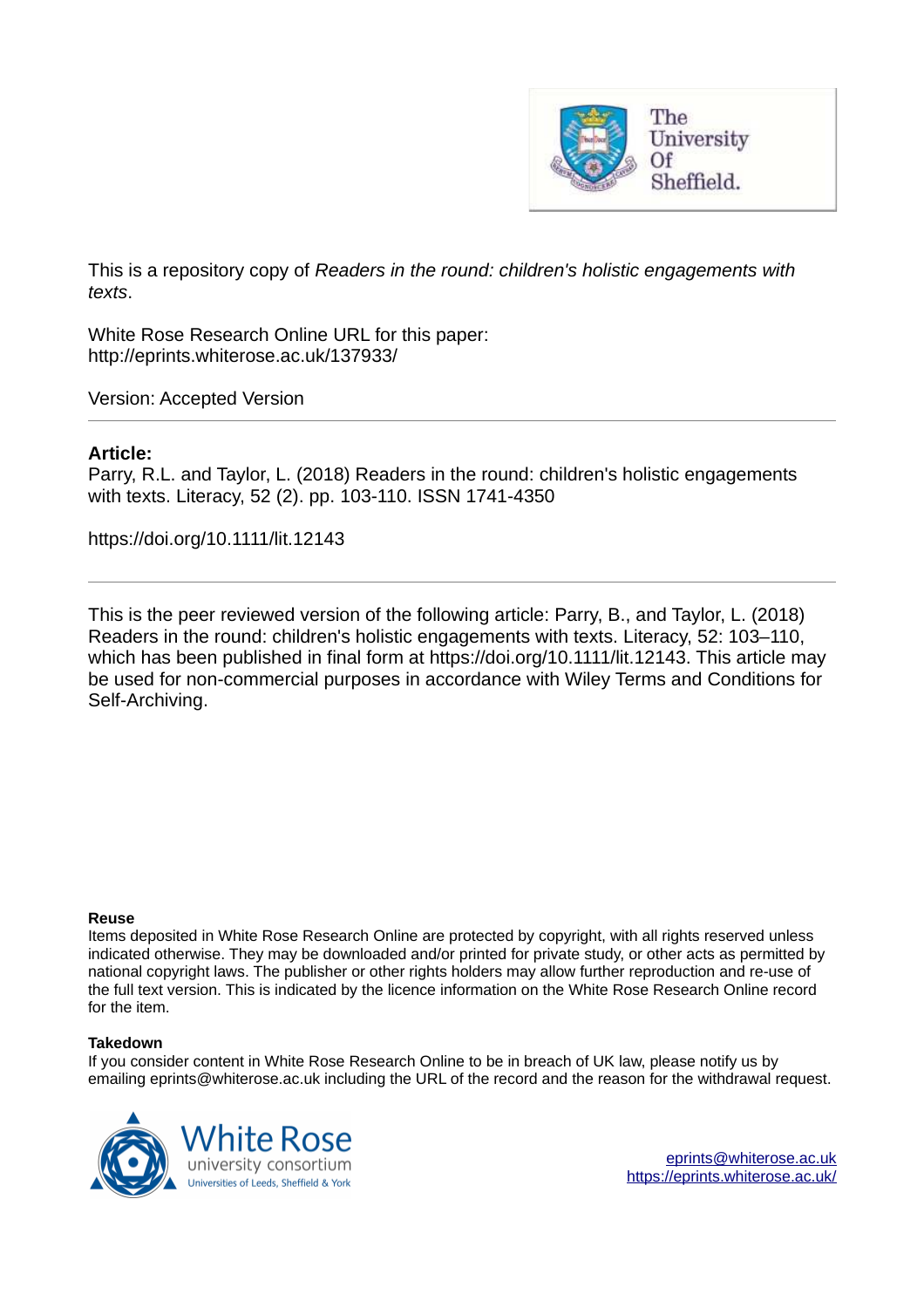# **Readers in the round: Children's holistic engagements with texts**

# **Abstract**

In this paper we demonstrate the relationship between reading and writing for pleasure. Children read a wide range of media as well as books for pleasure and develop strong affective bonds with the artefacts of literacy they encounter. What remains less well understood is the relationship between the array of texts children engage with and the texts they subsequently create. A focus on 'Reading for Pleasure' has enabled us to think anew about the relationships between the texts children read, play and engage with and those they make, play and tell.

Data from two doctoral research projects illuminates the ways children draw on cultural resources, moving skilfully across mode, medium and form. In doing so they learn language conventions which enable them to engage in schooled literacies and learn to use conventional language techniques for their own purposes to transform and re-imagine texts. Children's identities as readers, writers, and storytellers are constructed holistically and we explore the role of pleasure in reading and meaning making. In conclusion we consider the potential for positioning reading for pleasure not in isolation, but as a strand in the complex fabric of literacy that needs to be nurtured in children.

## **Key words**

Reading, Writing, Popular Culture, Media, Creativity, Literacy Pleasure

## **Introduction**

Reading for pleasure does not stand alone but is an integral part of children's emerging identities (Marsh, 2004) and dispositions towards literacy. What is more, children read many forms of narrative and texts in many media which become important cultural and narrative resources. In this article we consider the ways in which two research projects, focussing on oral storytelling and independent free writing help to illuminate the debates around supporting reader engagement in reading for pleasure. We demonstrate that children's creative and transformative work with texts depends upon their leisure and pleasure reading. We argue that the examples taken from the research projects show that children's engagements with texts enable them to use conventions of language, narrative, cohesion, and multimodality in their creative work, and that therefore an holistic approach is productive,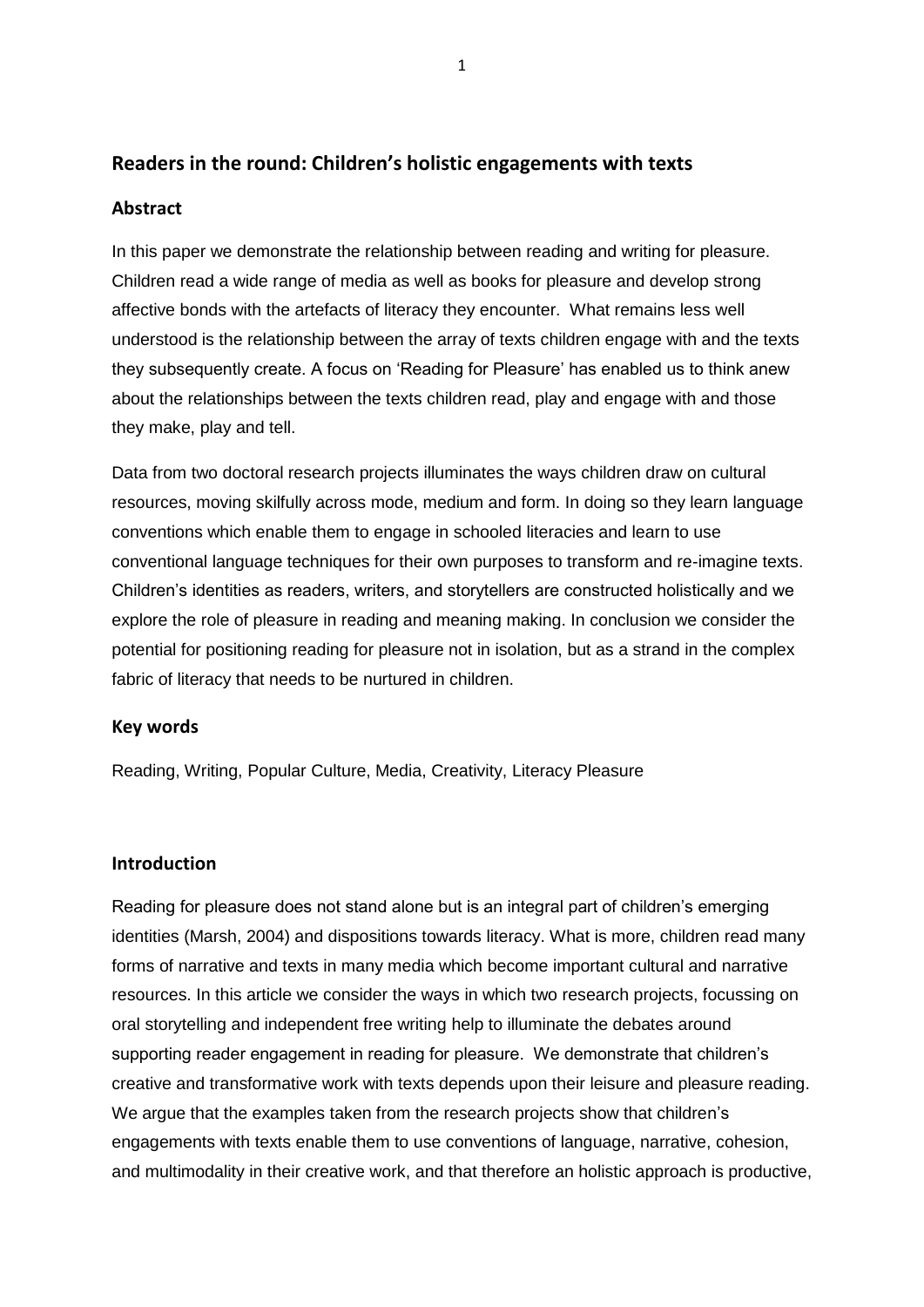essential even. Reading, writing and talking for pleasure in free or classroom contexts are envisaged as strands in a 'braid' of literacy (Wolf and Brice-Heath, 1992) which are woven together, each informing our understanding of the other. Before presenting our data we offer a review of the literature examining reading for pleasure which has enabled us to recontextualise our own data through the lens of the 'readerwriter' (Oatley, 2003)

#### **Valuing reading and writing for pleasure**

Reading for pleasure is acknowledged as having a significant impact on academic achievement, both in literacy and in other curriculum areas (OECD 2002; Sullivan and Brown, 2015) and has been widely embraced as part of the national agenda in the United Kingdom for raising standards of attainment. In 2006 The National Literacy Trust produced a review of the research into reading for pleasure (Clark and Rumbold, 2006), partly in response to The Rose Report (DfES, 2006), and what was seen to be media emphasis on the technical elements of learning to read, namely synthetic phonics, at the expense of recommendations about the importance of a language-rich curriculum. Clark and Rumbold (2006) summarised the positive effects which have been linked to reading for pleasure, including attainment in literacy, vocabulary development, confidence, comprehension, positive attitudes, general knowledge, and empathetic response (p8-9). Taken from a large number of studies from the previous twenty years these positive effects can be seen to have informed approaches to reading for pleasure in schools and communities since 2006. Primary schools have policies in place to develop children's reading for enjoyment, libraries and community groups regularly organise schemes to encourage and incentivise children's reading and national newspapers run courses and conferences on reading for pleasure (The Guardian, 2017). A subsequent report from Ofsted (DfE 2012) re-iterated the points raised by the National Literacy Trust in 2006, and further attested to the academic benefits of reading for pleasure. Buoyed by a burgeoning children's book market (Squires, 2009) and a growing belief among parents that it is important for children to read (Scholastic, 2015) children's reading for enjoyment is increasing. In the National Literacy Trust survey of 2016 (Clark and Teravainen, 2017) enjoyment levels are recorded as being 14% higher than in 2005, and 58% of children said that they enjoy reading very much or quite a lot. Although these figures vary for children of different ages and genders, it could be argued that the campaign to promote reading for pleasure is succeeding.

A key concern, however, for those surveying children's reading habits is motivation (Clark and Rumbold, 2017). The literature review commissioned by The Reading Agency 'The impact of reading for pleasure and empowerme*nt'* (BPO Consulting, 2015) suggested that where children are intrinsically motivated, and enjoyment is a driver of autonomous and self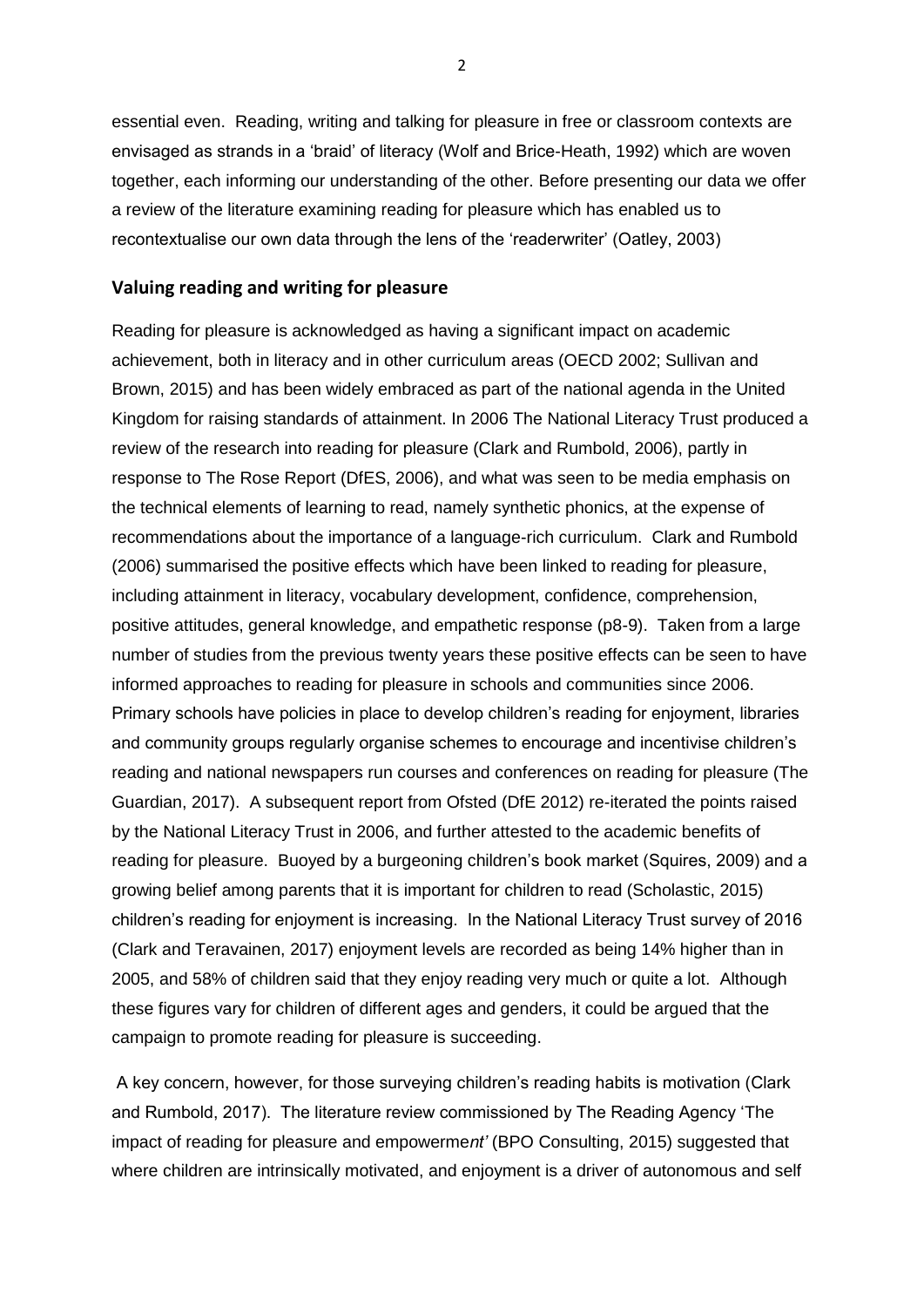directed reading, then the benefits are clear. Where reading for pleasure becomes institutionalised as another part of the school curriculum (Cremin, 2015), there is a danger that it ceases to be an integral part of a child's ongoing development acquiring and performing a range of literacy identities, that it represents a narrow definition of reading and texts, and that children do not become intrinsically motivated or engaged. Although children are generally expressing more positive attitudes towards reading, these attitudes are much more prevalent where they are able to choose books that interest them; it is this that leads to genuine enjoyment and engagement (Arzipe et al. 2013). If reading for pleasure is seen by children as independent reading from officially sanctioned texts, rather than being able to make a genuine personal choice about reading matter, there is a risk that divisions appear between 'schooled literacy' and literacy which occurs in children's homes and communities (Moss, 1989, 2000; Bennett, 1995). As children develop literacy identities, the personal and social elements of this development are essential and 'cannot be forced or imposed upon by *teachers'* (Ellis and Smith, 2017, p87); teachers need to be able to provide spaces for children to define themselves as readers and writers. Where children are engaging in most of their reading within school it is important that teachers are knowledgeable enough to address pupils' interests (Collins and Safford, 2008; Cremin, 2009; Cremin et al. 2014), but it is also important that school systems allow for the integration and celebration of children's preferences and practices from their homes and communities (Levy, 2011).

Many of children's meaningful language experiences are situated in texts. In the 1980s and 90s, questions about the role of children's texts in learning were explored by Bearne and Watson (1999), Barrs and Cork (2001), Fox (1993), Martin and Leather (1994), and Meek (1988, 2000), and texts were conceived as print based, often traditionally literary books. Children's literary texts were seen as models for children's writing, and children positioned as learning about narrative, form and language through their reading of texts. Watson (1994) noted that children take and mimic the things that are significant to them in the texts that they read, and the concept of reciprocal reading (Meek, 1977) and the relationship between 'the teller and the told' (Meek, 2000, p100), became key to an holistic understanding of children's literacy development.

Children's reading for pleasure, of course, is no longer solely located in traditional paper books, and stretches beyond literary texts to include a variety of genres in a variety of media. Indeed, children's reading for pleasure has never been solely located in such contexts, and this has been illuminated by the ethnographic studies conducted by Shirley Brice Heath (1983, 2012; Wolf and Heath 1992), by the work of Haas-Dyson (2008, 2003, 1997), and by those working within the frameworks of new literacy studies (Pahl and Rowsell (2005); Pahl and Burnett (2013); Dowdall (2006, 2013); Mackey (2002); Marsh (2005)). Studies in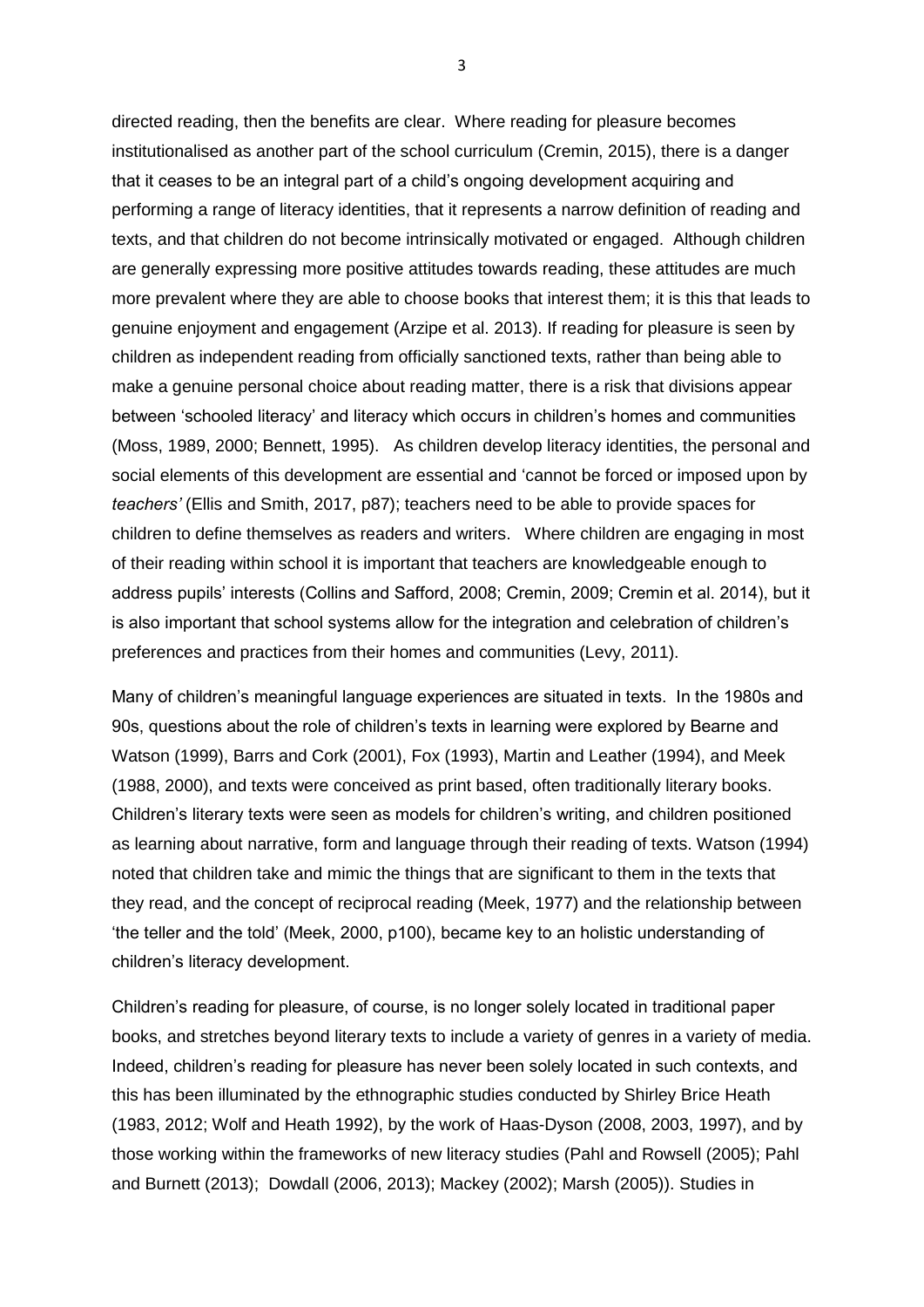multimodality and children's multimedia texts have also informed this perspective (Bearne, 2003; Parry, 2013). Wolf and Brice-Heath (1992) used the metaphor of a 'braid' of literature, to explore the ways in which textual and non-textual features weave together in children's experiences of literature. They argued that through the texts they encounter children "collect clues" (p20) about the meta-textual elements which facilitate comprehension, such as characters, narration and predictable patterns, and that these elements are explored through socio-dramatic play. Children's enactments are seen to transform and rewrite familiar texts, and the language of the literary texts gives the children the tools to make the transformations. Elsewhere, Brice-Heath re-asserted the significance of play in language development (2013) and children's interactions with multimodal texts are increasingly positioned as playful (Mackey, 2002). Given a broader conceptualisation of text than the literature discussed by Wolf and Brice-Heath, which includes digital, visual, informal and mulitimodal experiences, the idea of the braid is still useful one. Children's engagement with texts is multi-stranded, and it is only through the acknowledgement of the different threads that we can approach a full understanding of the child.

Today's readers still play with texts in the many different contexts in which play can be defined, as pretending or performing, as orchestrating or messing around, (Mackey, 2002) most notably with digital texts which are determined by their interactive nature and the way the relationship between reader/writer is explicitly part of the form. As Carrington and Dowdall (2013) demonstrated, children's play and textual engagement is situated within cultural contexts that include artifacts such as toys and game trading cards (Vasquez, 2003), so in approaching children's reading and writing these contexts cannot be kept separate. Children move between online and offline domains comfortably, just as they read and write multimodal comics and picture books, and as they incorporate film, visual media and song into their textual outputs. Haas-Dyson (2008) argued that 'literacy practices and textual productions are in flux' (p151) and that children are well placed to negotiate changing contexts because they engage with such a range of texts as readers. Haas-Dyson's assertion that the relationship between official and unofficial literacy practices needs to be carefully interrogated is supported by Brice-Heath's (1988) observations of the literacy practices of different social groups. Where the community practice is aligned to official literacies, children are more likely to succeed in school; in the same way, children whose reading habits and preferences are more closely aligned to those in their school are more likely to be engaged readers. The cultural capital provided by familiarity with official literacies cannot be overlooked (Street, 1995, 2016). In many cases children are developing skills in transformation through and across media; they have semiotic resources which can leave their adult teachers and carers behind. If some of the gaps are to be bridged between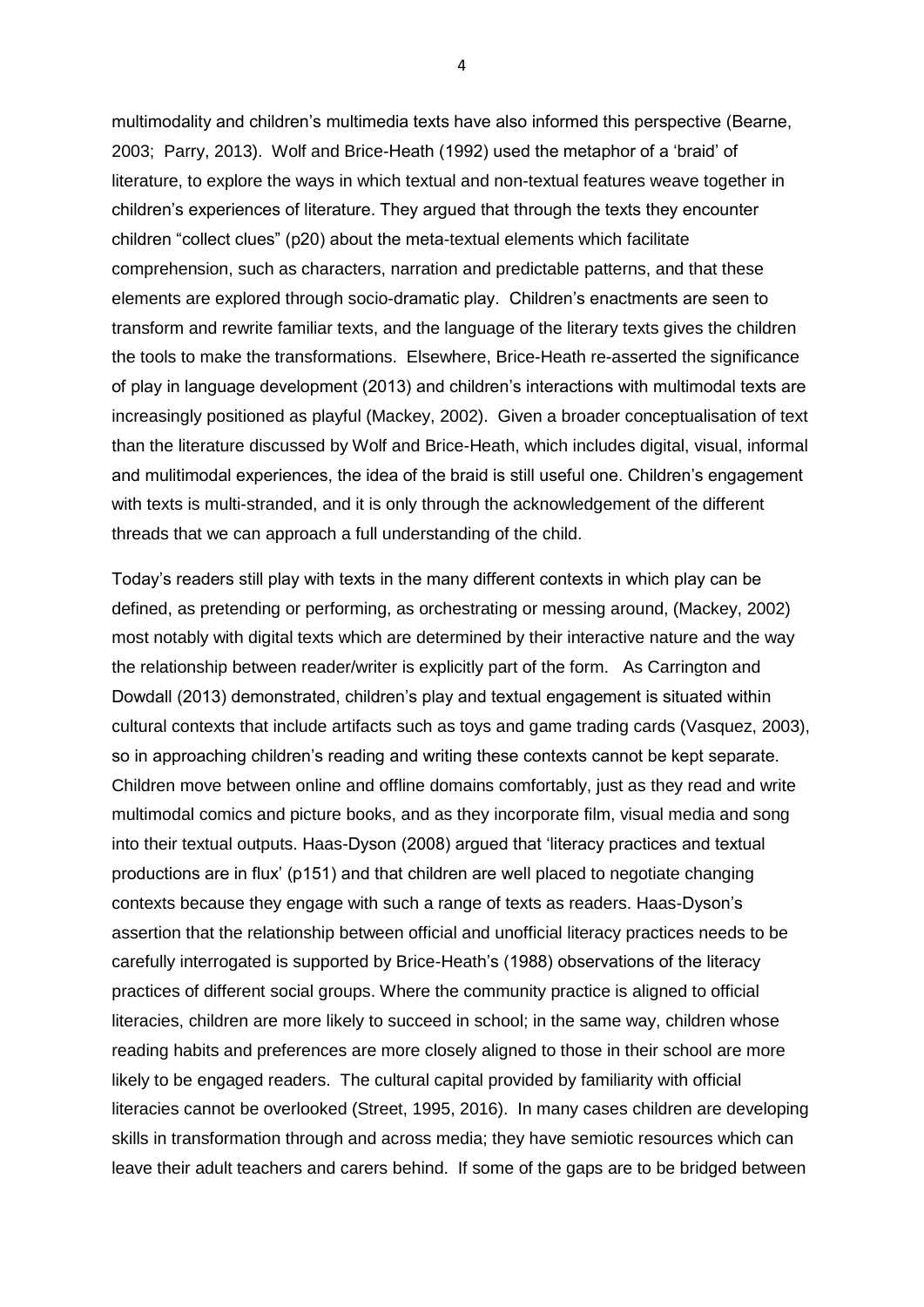official and unofficial literacies, then adults need to allow children agency in their reading and writing practices and allow time and space for these to occur (Dyson and Dewayani, 2013), and find ways to recognise how children are understanding the worlds in which they are growing up in (Cremin et al., 2015). If the gaps are not bridged, then there is a danger that many of the assets children bring will be lost, particularly if the national curriculum leads some schools to feel unable to engage with children's social and cultural contexts (Bearne, 2017).

Recent research into digital literacy practice has provided insights into new approaches to children's literacy identities. Potter (2012, Potter and Miller, 2015) explored the notion of curation in children's use of digital texts. In considering the ways in which young people represent themselves in online spaces, Potter and Miller (2015) describe a process of both creation and of remixing intertextual elements which reflects a controlled, curated creation of identity. This has implications for the way in which we interpret children's use of texts in a range of media because children create and present identities in part through the texts they choose to engage with, and the ways they transform those texts in their own productions.

Reading for pleasure is not just implicated in literacy, but also contributes to "the building...of minds and identities" (Oatley, 2003, p173). A theorist in cognitive poetics, Oatley considered the potential future directions for cognitive poetics and put forward the notion of 'writingandreading' (p160), not as separate, independent skills but as part of one process. As he considers 'the uses of literature', Oakley cites Bruner's argument that 'the great writer's gift to the reader is to make him a better writer' (Bruner, 1986, p37) in the sense that the reader effectively writes their own version of the text as they read. In common with Reader Response Theory (Iser, 1995, Rosenblatt, 1995) the interaction between text and reader is one in which the reader is creatively engaged, and meaning resides between reader and writer, rather than being located in one source. When applying this thinking to children as readers and writers, who are still in the early stages of their development, the texts children encounter and the texts they create are significant. Where the processes of reading and writing are understood as '*the acquisition of repertoires of language… and the capacity to*  remake such repertoires through use' (Moss, 2017, p60), it is clear that the language of encountered texts contributes to the development of both literacies and identities. Mackey's 'Auto-bibliography' (2016) offers new directions in understanding the early stages of literacy development, examining literacy through a series of remembered encounters with text, specifically located in their time and place. This approach takes ideas about the social contexts of learning to a detailed, individual level, framing the importance of valuing every child's specifically located experiences of developing literacies. Here, Kress' (2013) notion of the design and redesign of cultural resources helps us to traverse the range of texts and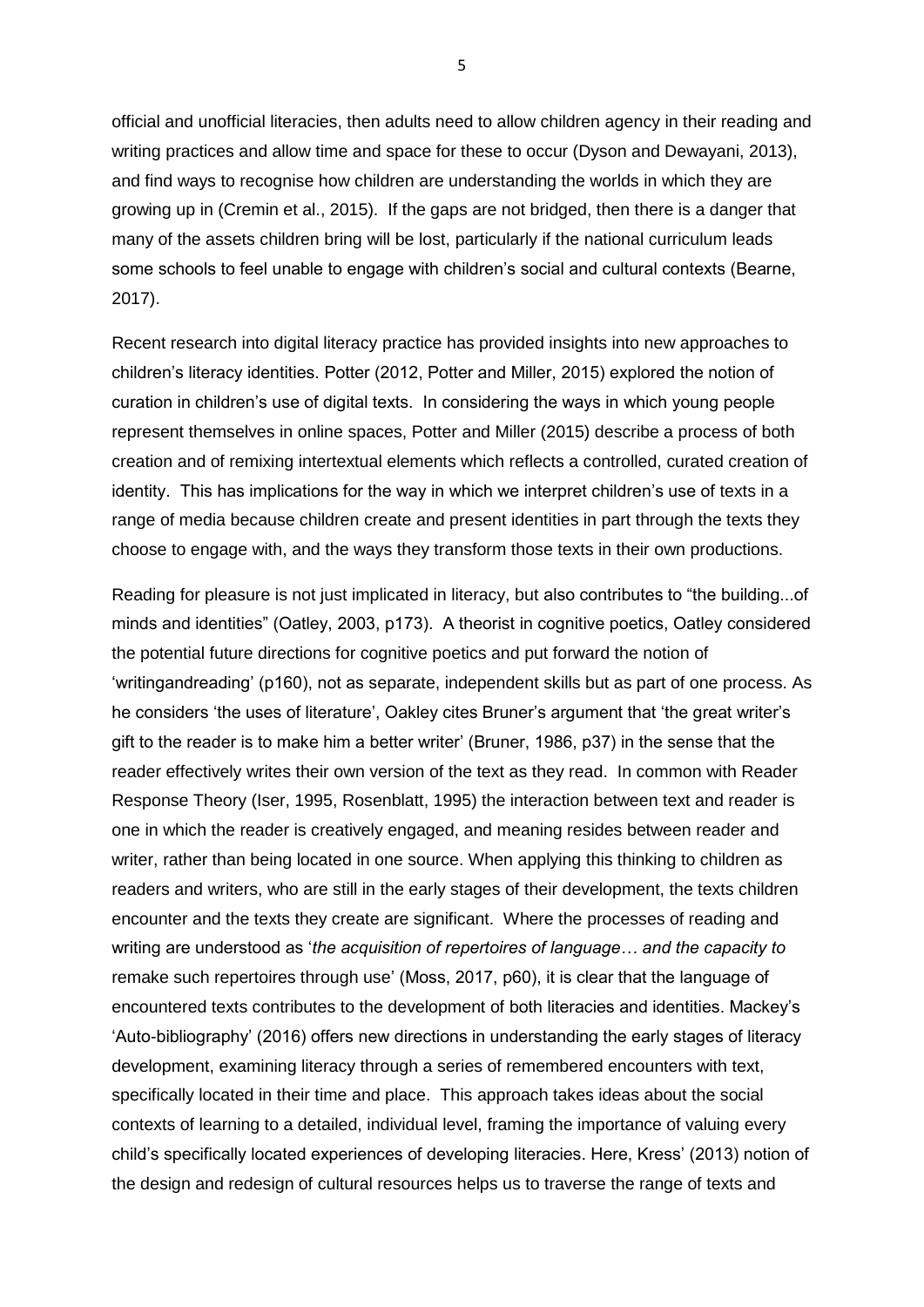media that children engage with, recognising their active adaptation of their textual experiences and it this we now wish to turn to. We have found the work of Cornelia Funke an enticing lens through which to think about this process.

In Funke's Inkheart series (2005) the protagonist, a child called Meggie, discovers that she has an enviable talent; when she reads aloud, Meggie's words come to life, dancing dangerously from the world of the book into her world and allowing her to read herself into the story. She reads the words to life, and '*without her the old man's words are nothing but ink'* (Inkspell p107). The children in the two studies we discuss breathe life into the texts they encounter by creatively transforming them and by using them to assemble their literacy identities. By observing and analysing their processes we can further understand the nature of reader engagement in the context of the whole child, and position children as readers and writers in the round.

# **Oral storytelling and freewriting**

In this section we draw on data from two ESRC scholarship doctoral research studies. In the first study six Year five (aged 9 and 10) children took part in a year long creative and participatory research project in order to develop a series of telling cases about the role of film in their understandings of narrative and the development of their literacy identities (Parry, 2013). The research activities included creating stories in verbal, drawn, written, film and animated form, a series of interviews and observations of school based literacy activity. Finding from the broader research are now published, but data has been selected here which exemplifies the way in which children were able, when invited, to draw holisitically on their repertoires of knowledge of narrative. The second, more recent, study (Taylor, forthcoming) was an investigation into the relationship between children's reading and their writing, where the writing was free choice and independent, rather than teacher led. Six classes of children in key stage 2 (aged 9 and 10) were surveyed about their reading habits and preferences and two classes maintained independent writing journals over the course of a school half-term. The writing samples discussed are taken from the journal of a participant in a year five class and similarly illustrate the potential for children to engage with texts holisitically.

We firstly present data from doctoral research focusing on six Year five children's repertoires of understanding of narrative in different forms. In this primary school in the north of England, oral storytelling was not a strong feature of school-based literacy but outside the classroom this provided a useful insight into their engagements with narrative. The activity undertaken, one of a range of creative and participatory methods, gave the children verbal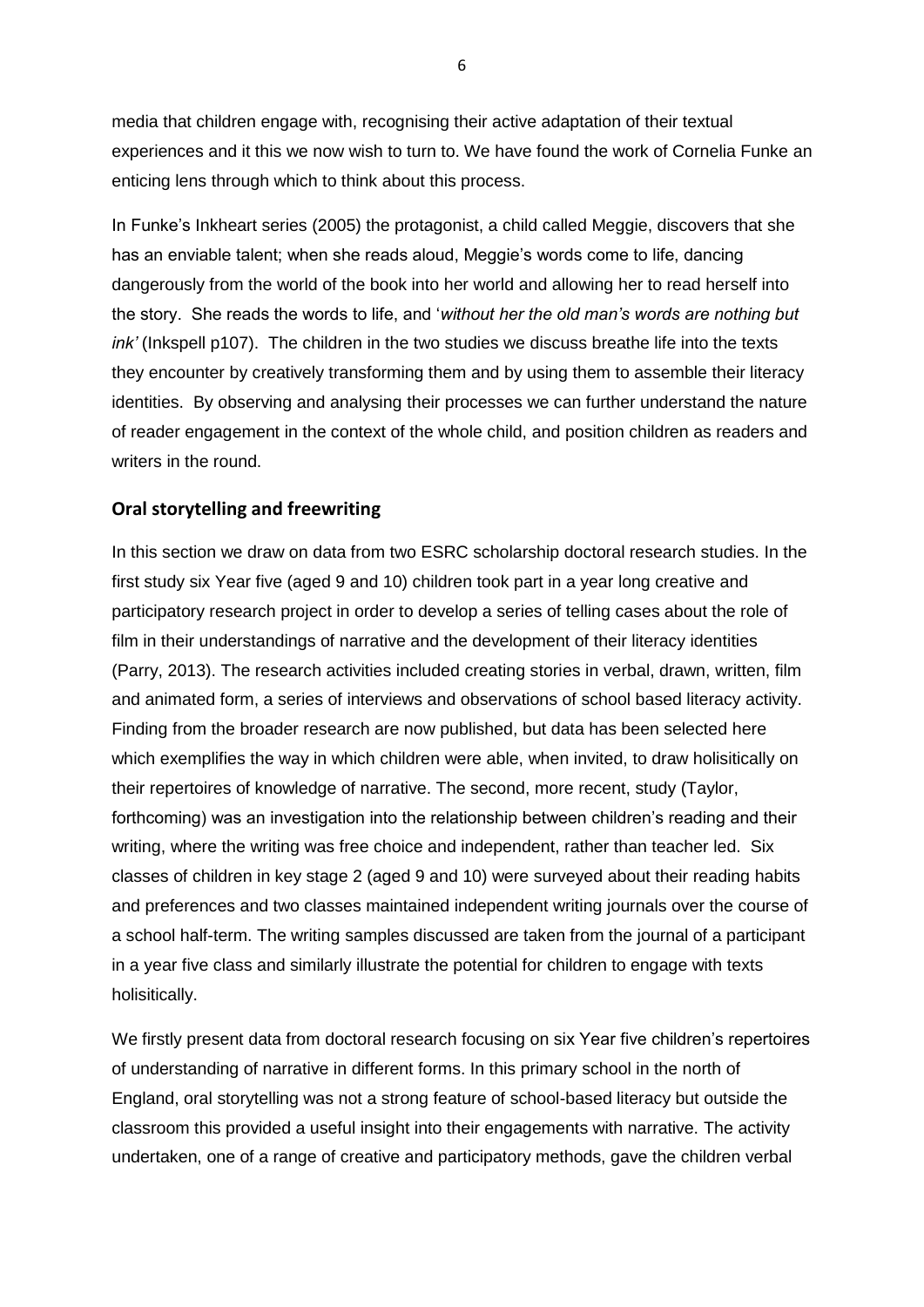story openings and then asked them to add a new part to the story before passing it on to the next child. The activity was video recorded and the verbal utterances were transcribed, and some of these are presented here. The children, three girls and three boys are here renamed Liam, Connor and Aaron and Matilda, Eve and Abbey.

The 'story starts' were predominantly 'everyday' but the rules and conventions shaping plots, character and settings for these sorts of story were almost entirely abandoned by the children in the study as they delved deep into their cultural resources and shared their knowledge and expertise of favourite films, games and animation. The number of ideas they had often spiralled out of control and the stories became chaotic and frenetic attempts to out do each other. The oral storytelling involved a wide range of imaginary, action orientated characters from popular culture, including vampires, werewolves, zombies and 'Star Wars' characters. In this context the children did not appear to be concerned with rules and were playful so that even where 'everyday' characters, such as a doctor, were introduced they were unlikely to perform the conventionally expected role of a doctor. As the researcher I regularly worried about how the class teacher might perceive these activities as noisy and unproductive. However, on closer reflection on the data it was evident that many rules of the storyworlds the children were drawing on were being carefully negotiated and transformed:

Connor: Cos they went from dead and then they turned into vampires [whispers of *suggestions] zombies, zombies or vampires, no vampires [aside] (cos it won't work*  with zombies) and then he turned the light switch on and then shone it at him and then he pulled out his mirror to look at hisself , cos he took a mirror to his school every day, he shone the mirror and he could see where the light was shining and he shone it at every single vampire there was and they all..

Chatman (1989) asserts that 'some principal of coherence must operate' in narrative texts (Chatman, 1989 p. 30). He argues that there must be continuity in identity of the 'existents' of the narrative. Things cannot randomly change or be introduced from one moment to the next. During the oral storytelling activity, rules about character and plot at first appeared to have been abandoned with enthusiasm by the group, with a little reluctance from Matilda. However, it soon became apparent that they were still thinking about the extent to which the story had coherence and could therefore be considered plausible:

When Connor was the storyteller, he was initially happy to take the suggestion of zombies rather than vampires as the baddies to be defeated. He then realised that the idea he planned to do with light from the light-house would not work with zombies so he changed his mind. Then he went ahead with the idea of light but worked out that he needed to introduce a mirror to make the device work. Rather than just allowing his character to find a mirror,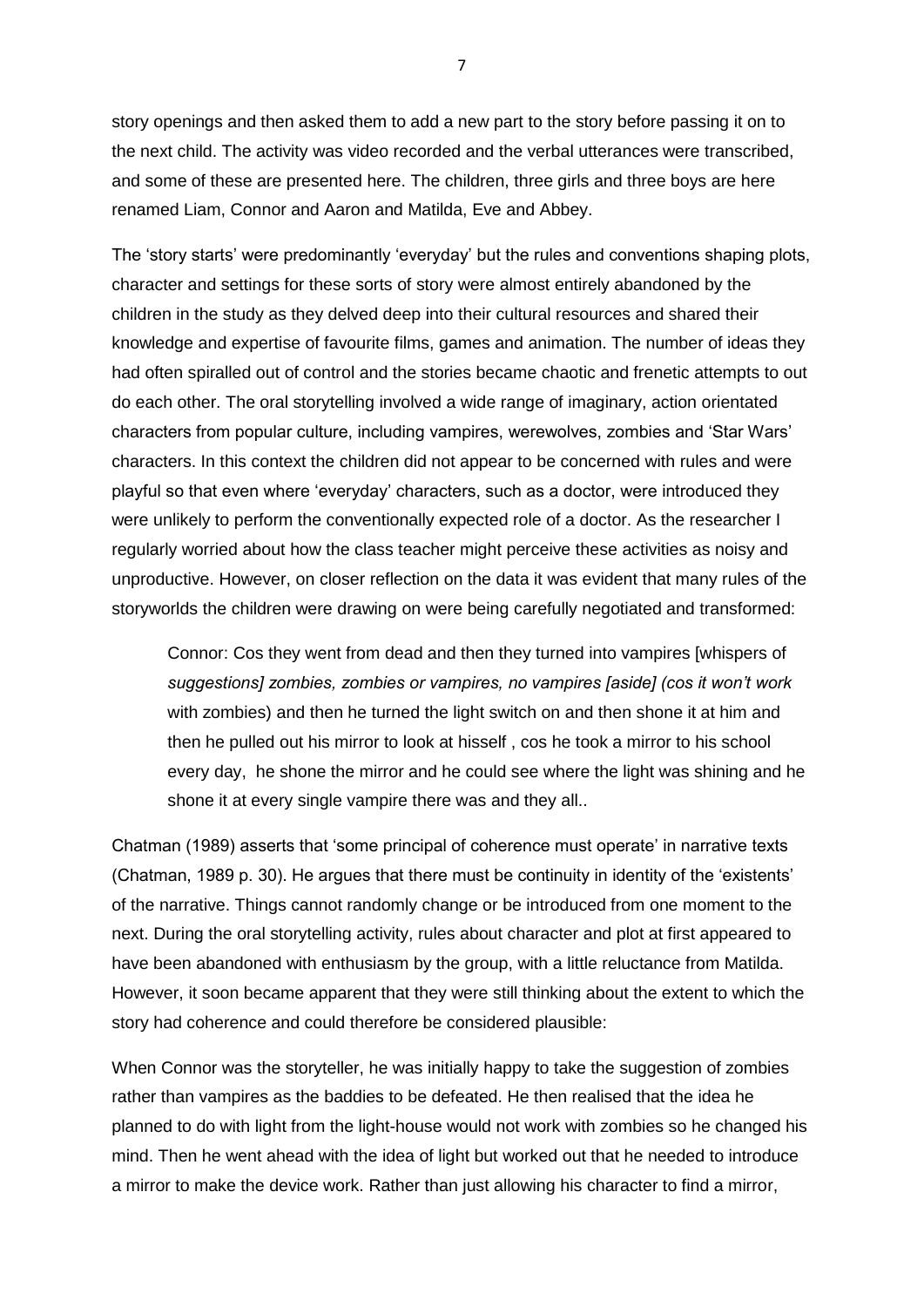Connor suggested that the boy always had a mirror and was known to take it to school every day. In the first case Connor perceived some sort of problem that would mean that zombies were not, according to convention, susceptible to bright lights. This could be described as non-diegetic or intertextual coherence, so the need for coherence comes from outside of the text and lies in what the audience might already know about the nature of zombies. In the second case the coherence is diegetic; Connor was acknowledging that early in the story it would have been good to establish that the boy took a mirror to school regularly so that it was plausible later on.

The issue of coherence was again raised by Aaron, who was the principal storyteller, in the final verbal story based on 'Star Wars' (Lucas, 2002) characters. This story began as an 'everyday' story but Aaron quickly changed course:

*B: Sarah answered the loudly ringing phone, 'oh no' she said.*

*Eve; She, em her Mum had said. She said "oh no" because her Mum had been taken*  to hospital in a serious car crash and she was and she was traumatised when she heard.

Aaron: that Master Yoda was [laughs] taking care of her. [Laughter] He was a small, he was a small green alien with a light sabre what could chop through metal and he was the best doctor there but every patient he operated on died [laughs and passes story on].

Aaron was entirely happy to abandon coherence and take the story in a new direction, furthermore he said entirely contradictory things; Master Yoda is a good doctor but all his patients die. Abbey was happy to take on the 'Star Wars' story but was keen to restore some sense of causality:

Abbey: Obviously he wasn't a very good doctor so in the end they decided to put Master Yoda out of his job. [Passes story on].

Liam: So then Master Yoda pulled out his Light Sabre and chopped up all' hospital and [Connor comments] Shut up. Sarah's mum's eye popped out. [Passes story on]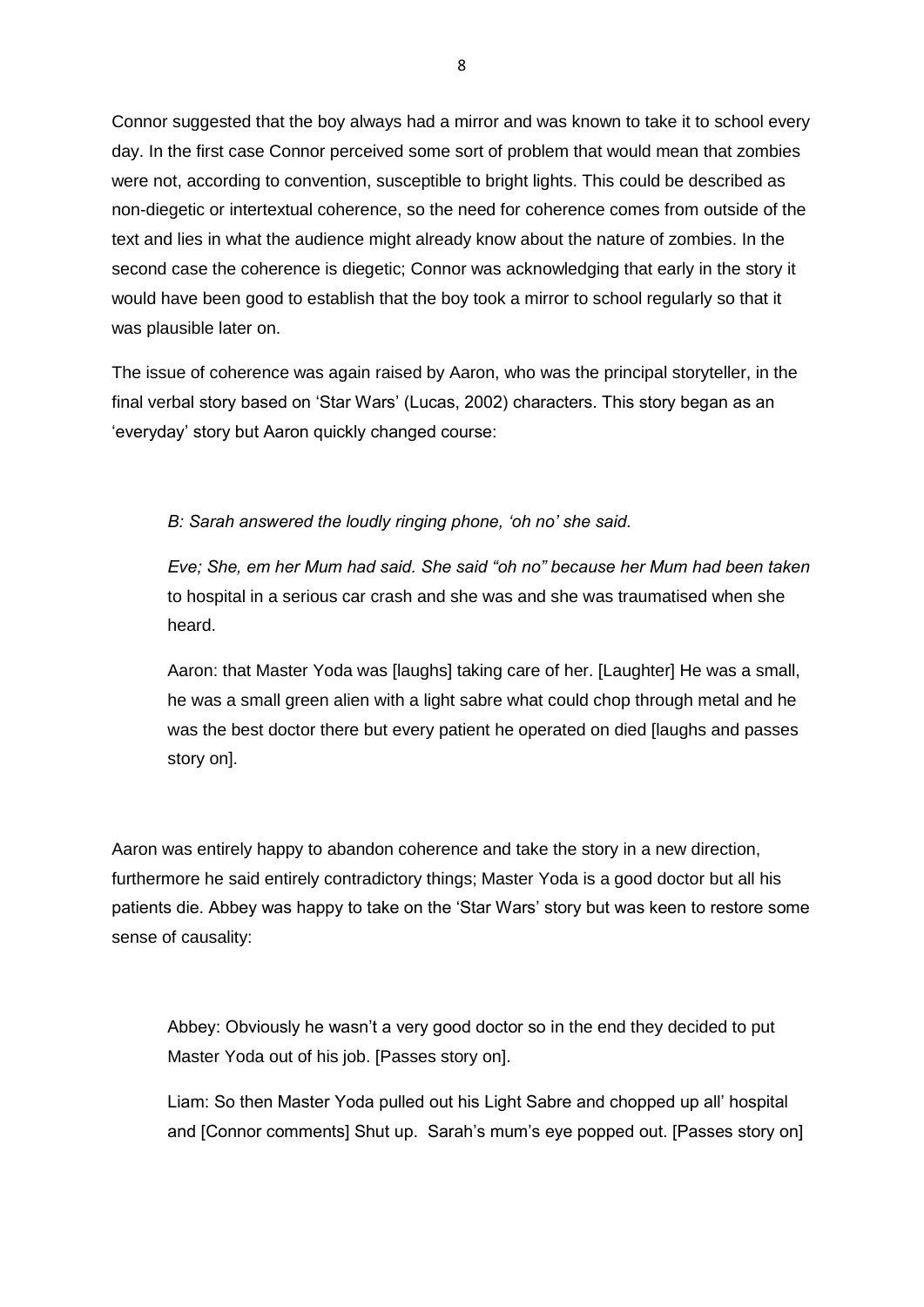Liam appeared mainly to be concerned here to out do his peers in terms of how gory and unexpected the events he introduced could be. The coherence of the story was again abandoned until Connor's final installment:

Connor: Then Obe won Kanobi used sign language. It was a new language that no one had ever heard before and it sounded like this [speaks made up language] and he said it so loud that people in outer space could hear it. Oh well not really people aliens. The, the aliens came down in a ship like this [produces blu tac space shiplaughter] the dangly bit was just in case it, it ran out of gas *–* it could stick onto a building and hang on like that and then all the aliens came out and Obe won Kanobi said you need to em you need to help Master Yoda and they all came to Master *Yoda and Master Yoda didn't know they were helping them so Master Yoda battled*  all the.. battled all the aliens and he thought he had won and he walked off to go and *kill someone… one of the humans and one of the aliens come up from behind and* jumped on him and then Master Yoda went like that [stabbing motion] and stabbed himself in his stomach and it stabbed the other one and it took it out like that [knife holding action] and the alien fell to the floor.

Aaron: What about Master Yoda?

Matilda: the machine, the machine.

*Aaron: It was a hologram. It was a hologram what people could jump on so that's*  how he did it.

During the course of Connor's narration, Aaron stopped interjecting to make suggestions; he was happy to let his friend take over. However, he listened intently and became increasingly concerned about how Yoda could have stabbed himself in the stomach and not died. He gave this some thought and then suggested a hologram, a device that has been used in 'Star Wars' (Lucas, 2002) films before. However, he realised that a hologram would need to have some solidity, not usually a feature of holograms, so with Matilda's help, he suggested an adaptation. This adaptation might stretch plausibility to the limit, but it is also fair to say that some explanations of events, relationships and technology in the 'Star Wars' films require some fairly contrived explanations to regain coherence. What is important is that once Aaron had ownership of the story and had established it as a 'Star Wars' story he sought the same level of coherence as a 'Star Wars' film would have. When the children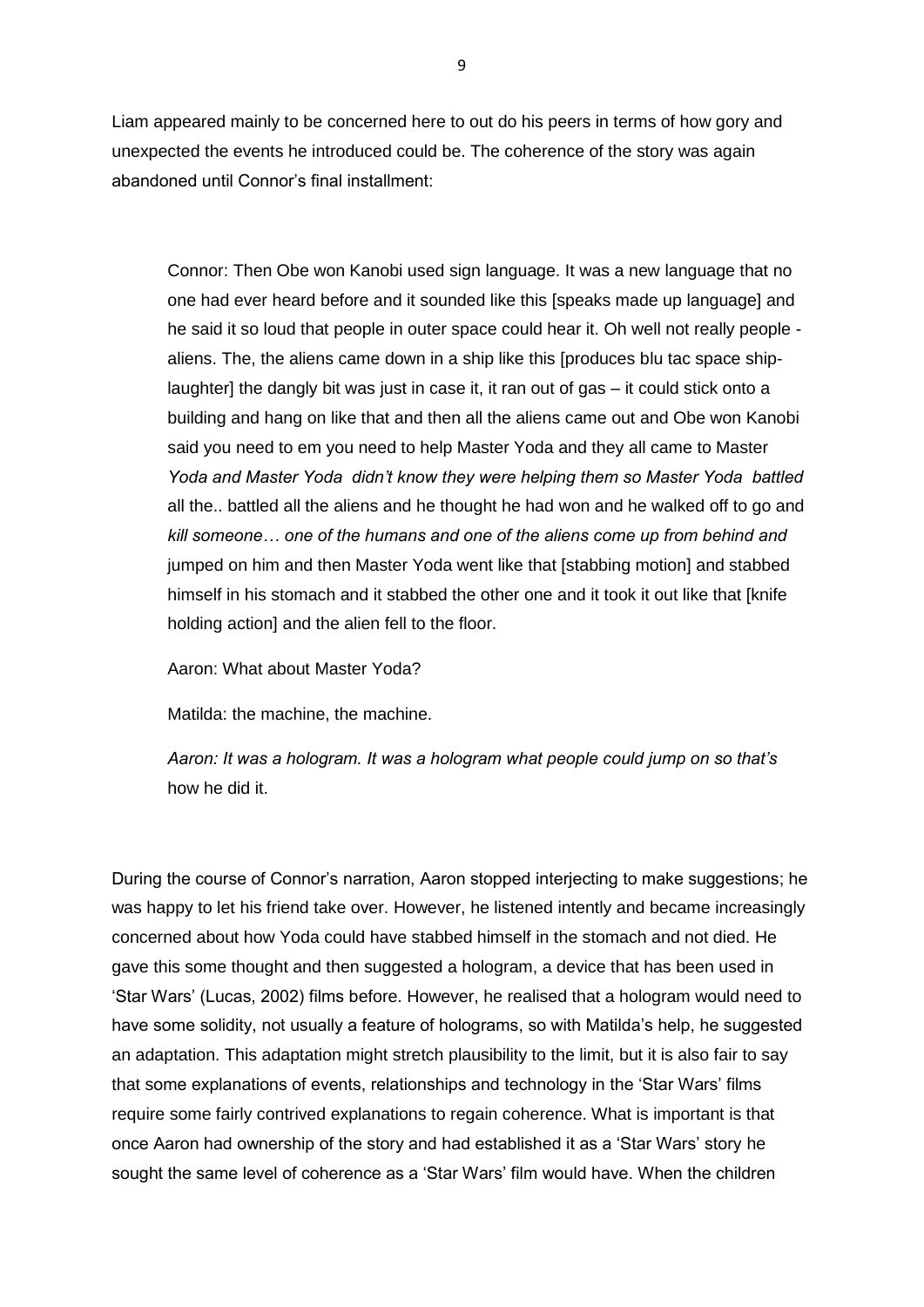drew on favoured and significant texts, like Jenkins' (1992) textual poachers they took a high degree of ownership of their own story taking it in new directions but simultaneously using their knowledge of the conventions of that story, avoiding breaking rules which other fans of the text would recognise.

The nature of this oral storytelling task appeared to enable to children to draw on popular culture readily. This led to shifts in form so that live-action and animated children's film characters and settings as well as film and game plots were used as sources. Although this did not satisfy conventional coherence, coherence in line with the original source texts or story-worlds was constructed. The children paid little attention to audience in terms of carefully explaining their story but the audience, that is to say themselves, and the ephemeral nature of the task did enable ideas to surface and pleasures and consequent expertise to become evident. More importantly perhaps, the activity prompted a noisy, laughter filled space in which favoured stories could be playfully and transgressively engaged with. Whilst at first glance, rules seemed to have been abandoned, on closer inspection it was clear that maintaining the coherence of the storyworlds was important to the children and helped them to make what they knew about stories explicit. Their own engagement with texts as readers enabled them to understand that coherence was needed and how they might create coherence; through experience of the conventional they were able to be transgressive, but also understood where convention could not be breached. Verbal storytelling has the potential to enable children to share their favourite stories and those story worlds they are familiar with, out loud and this plays an important role in enabling the process of redesigning story elements into new modes and forms. We would argue that of equal importance is the opportunity to undertake free or independent writing.

In the second study, as part of a recent doctoral research project children were invited to use a free choice, independent writing journal. They were given time and space in their classrooms to write in the journals and were encouraged to take them home. Participants were also surveyed about their reading habits and preferences. Children chose to write in a remarkable range of genres and styles, including narrative, prose non-fiction, poetry, labelled illustrations, comics, lists, personal accounts and songs. They were far more likely to choose to write in a genre which they said they enjoyed reading; and the content of the children's writing often made reference to film, television or computer games and printed texts in various forms with which they were familiar. Through their writing their engagement with texts as readers was illuminated; texts which they chose to play with, imitate, interact with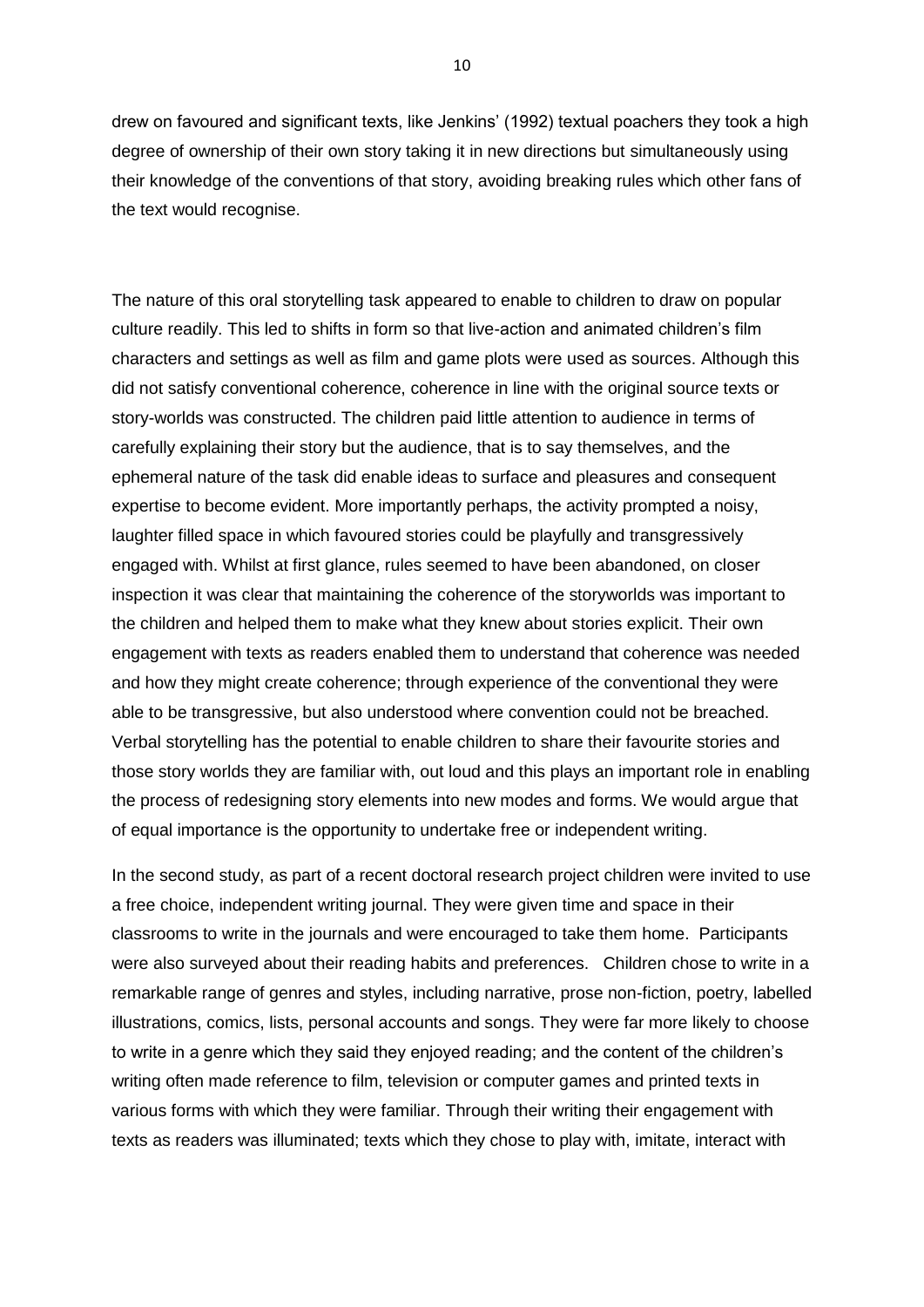and transform were those which spoke to and contributed to their emerging literacy identities.

Children were very clear that they saw the texts they encountered as a potential resource to draw on in their writing. Characters from the Percy Jackson series of books appeared in new stories and a version of The Hunger Games featuring Pokemon characters was rendered in cartoon form. However, one of the most fascinating aspects of the writing was the way in which they were able to transform one medium into another. Jake acknowledged that 'it felt like I were watching the story while I were writing it', as he grappled with the challenge of trying to render a multimodal experience of sound, vision and movement within the confines of a single mode, writing. There were numerous examples of playful adaptation, which crossed boundaries of schooled literacy and children's cultural contexts and identities. One child who wrote an acrostic poem using the letters of the internet meme 'nyan cat', another wrote a story which used the format and language of a television game show.

In this example 'Andy's', comics about Pokemon created a hybrid of the different media in which Pokemon can be encountered in order to present them in a written form. Pokemon can be played as a trading card game; in video games and in the much hyped Pokemon Go! which involves hunting virtual Pokemon which appear, via an app, in real places. Pokemon adventures can also be read in print or online in comic strip form.

Figure 1



Figure 1 shows the first two panels of a comic strip by Andy. In the first panel he introduces the protagonist who is engaged in a game, perhaps Pokemon Go!, indicated by his speech 'OH WOW a wild weedle!', who may, or may not be an avatar of himself. The carefully delineated double lined edges for the panels and dynamic images suggest a comic book style similar to Manga. However, in the second panel Andy moves into the online world in his representation. The second panel shows a battle between the wild weedle and Pikachu. The panel shows the 'health bar' for each character, as would be displayed on a screen. Speech bubbles show the words of encouragement, presumably called by the protagonist from panel 1 '*Go Pikachu!, Use thunderbolt!'* and the information on the screen tells us that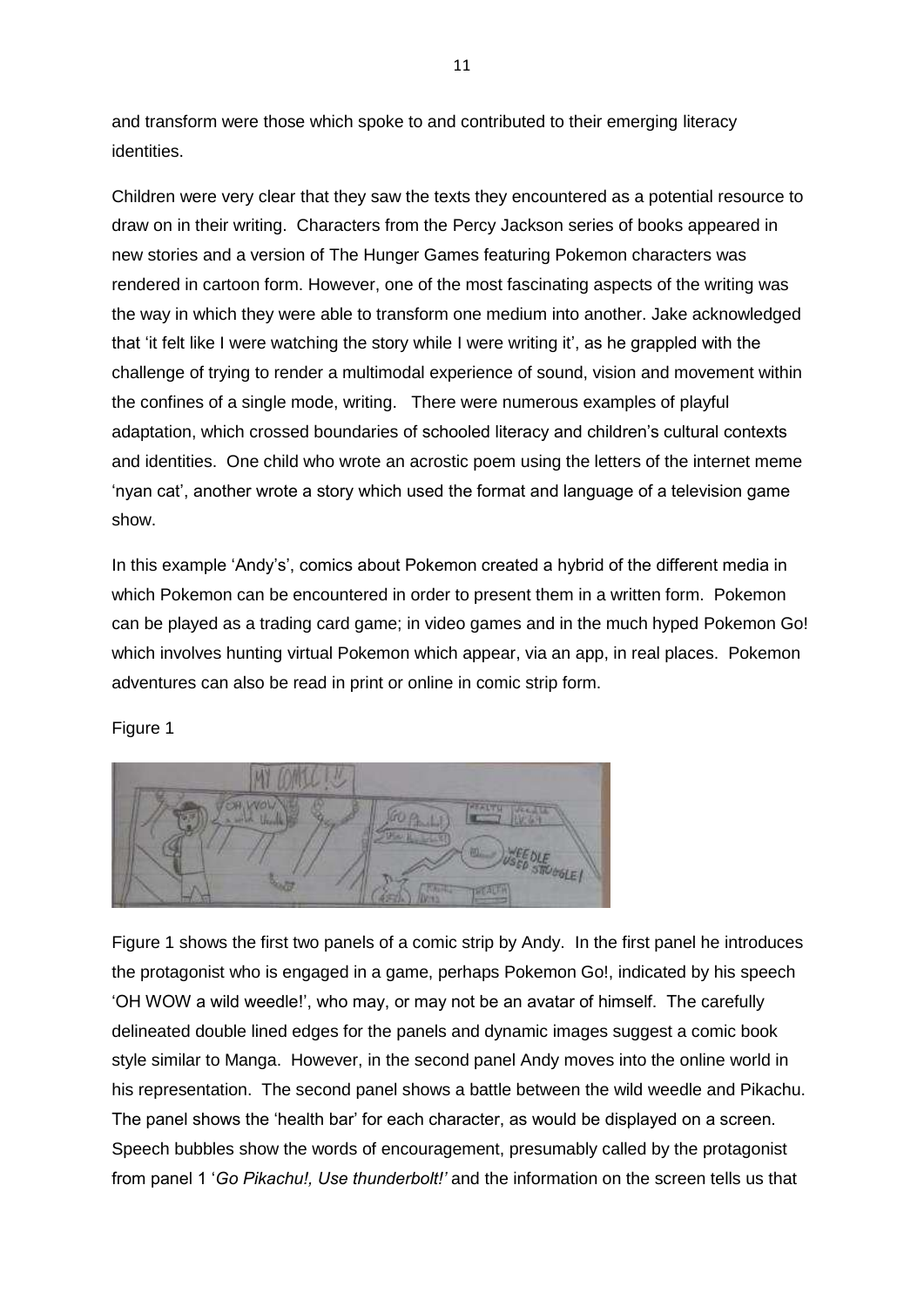'Weedle used Struggle'. Struggle and thunderbolt are weapons that can be deployed in a fight; the thunderbolt is shown being directed by Pikachu towards the weedle. This panel creates a hybrid of the video game experience, represented by the stylised fight scene, and the comic strip experience, where a protagonist participates in the events of the narrative through speech bubbles. A similar combination of the comic strip and video game experience can be seen in figure 2, taken from later in the same piece of writing.

## Figure 2



Under the title 'Later the next day' Andy has divided the page into two panels, divided by a diagonal line leaning to the right. In the left hand panel the protagonist kneels in front of a dark cave or tunnel entrance and asks 'hey Pikachu what is in there?' Pikachu also looks into the cave, with his back to the reader and gives the reply 'Pika', the characteristic sound made by this creature. In the right hand panel Pikachu has entered the tunnel, placed by Andy on the line between the two panels so that both the character and the reader have to pass through to reach the next panel. Andy further demonstrates his skills in multimodal communication by showing the fearful response of Pikachu on the character's face, not in the words which again only say 'Pika!' There is a door which Pikachu has to pass through, but before it are a number of obstacles hanging from the ceiling. Andy gives no explanation; he makes the assumption that a reader familiar with the conventions of adventure video games will know that where there is a door it should be reached and opened, and where there are obstacles they should be avoided. Below these two panels is a long thin panel stretching all the way across the page. Pikachu is shown at the left of the page ready to embark on an attempt to reach the door whilst avoiding the hanging obstacles, his bouncing motion indicated in the wavy line on the floor. In the panel on the bottom left Pikachu arrives triumphantly and opens the door, his smiling face and the large, upper case 'PIKA!' indicating success.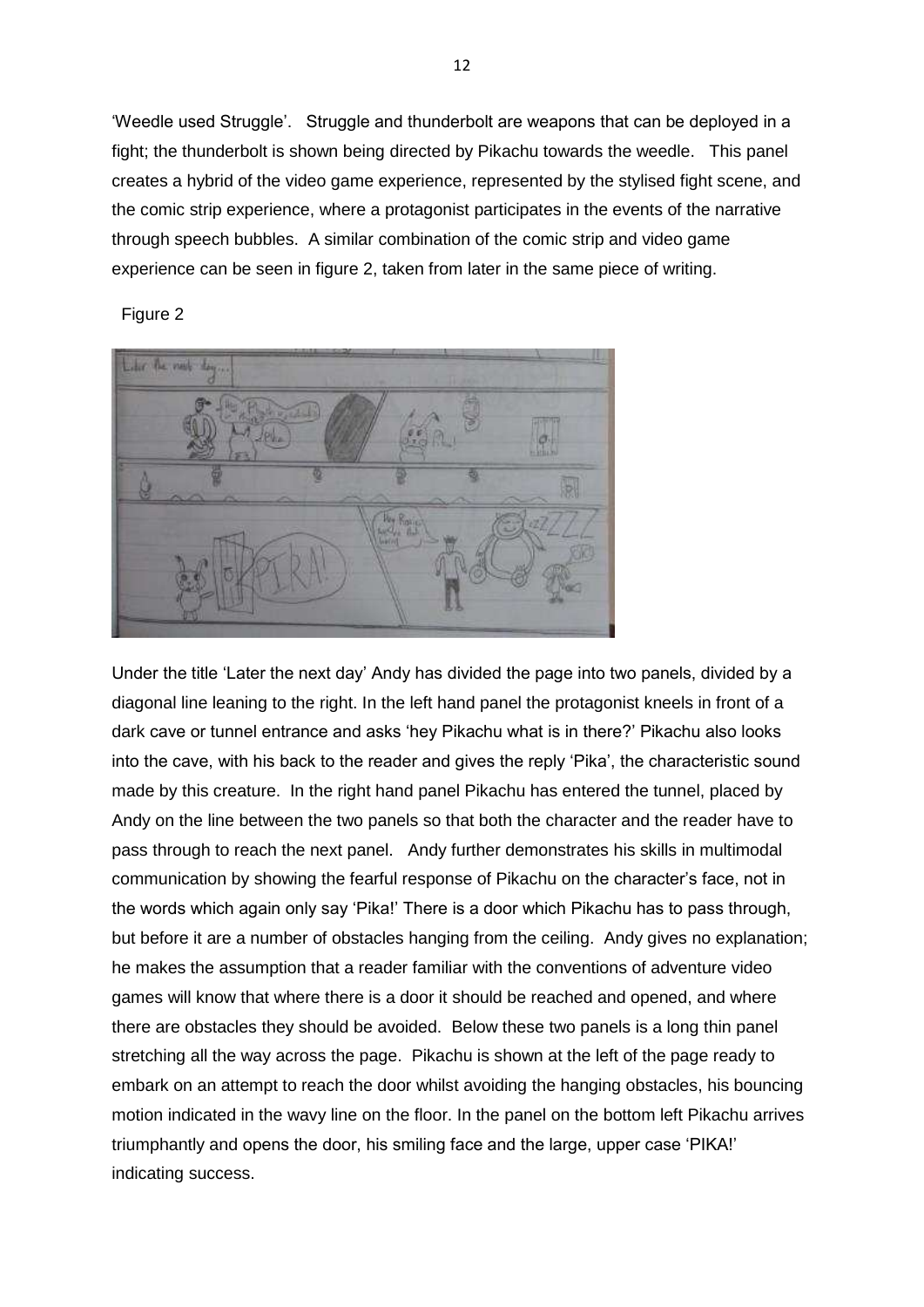In writing this piece Andy makes some significant decisions as the author. His experience as a reader of different texts has given him the tools to assess the affordances of different modes of representation. The fact that Andy responded to the invitation to write independently by producing a comic strip suggests that he has developed a sense of what writing can be beyond the requirements of the classroom, and that he knows how to make use of texts he has read in his writing. The best way to tell the story he wants to tell, or to represent the experience he wants to represent, is to use a form which makes use of text and image; he adapts and transform his written text by making use of the texts he has interacted with, whether in video game or comic form. When Andy was surveyed about his reading habits it was evident that he was a keen reader of a variety of texts, but the text he had read most recently for fun was 'Pokemon Go! Field Guide'. In this instance, then, Andy is essentially a reader and writer in the round; his leisure reading is part of his writing toolkit and his writing explores what he likes to read. Without the opportunity to write freely and independently, drawing on the pleasures of key texts, children's opportunities to redesign the texts they are familiar with are limited. Indeed arguably, they are left at the classroom door with their Pokemon lunch bags (Parry, 2014)

#### **Conclusions: Literacy as multimedia and multistranded**

What Connor and Aaron and Andy all have in common is they way in which they create new types of texts through transforming others that they have engaged with. When invited to create texts freely, whether through spoken or written language, they automatically draw on resources from their own cultural experiences. This point is not, in itself, revelatory. The work of researchers in New Literacy Studies, and of thinkers such as Kress have illuminated children's processes of design and redesign, based on texts encountered in social and cultural contexts. However, we believe these insights need to be more closely aligned with the debates surrounding reader engagement and motivation to read. The insights from our own research suggest that children are not only drawing on cultural texts, but are very specifically learning from them about significant and essential aspects of literacy, such as narrative cohesion, the affordances of different modalities and the use of language appropriately in context. Children are learning about texts through contexts which motivate and inspire them; they are expressing their understanding through the texts they create themselves, whether those texts are spoken or written, collaborative or individual. The act of 'writingandreading' (Oatley, 2003) is one in which experience in reading is intrinsically bound to experience in writing, so our understanding of reading for pleasure has to be one which sees it as part of the 'braid' of literacy development. This has clear implications for pedagogy and practice but also for research where there is a greater need to look at children's holistic engagements with texts, their auto-bibliographies, rather than the single thread of their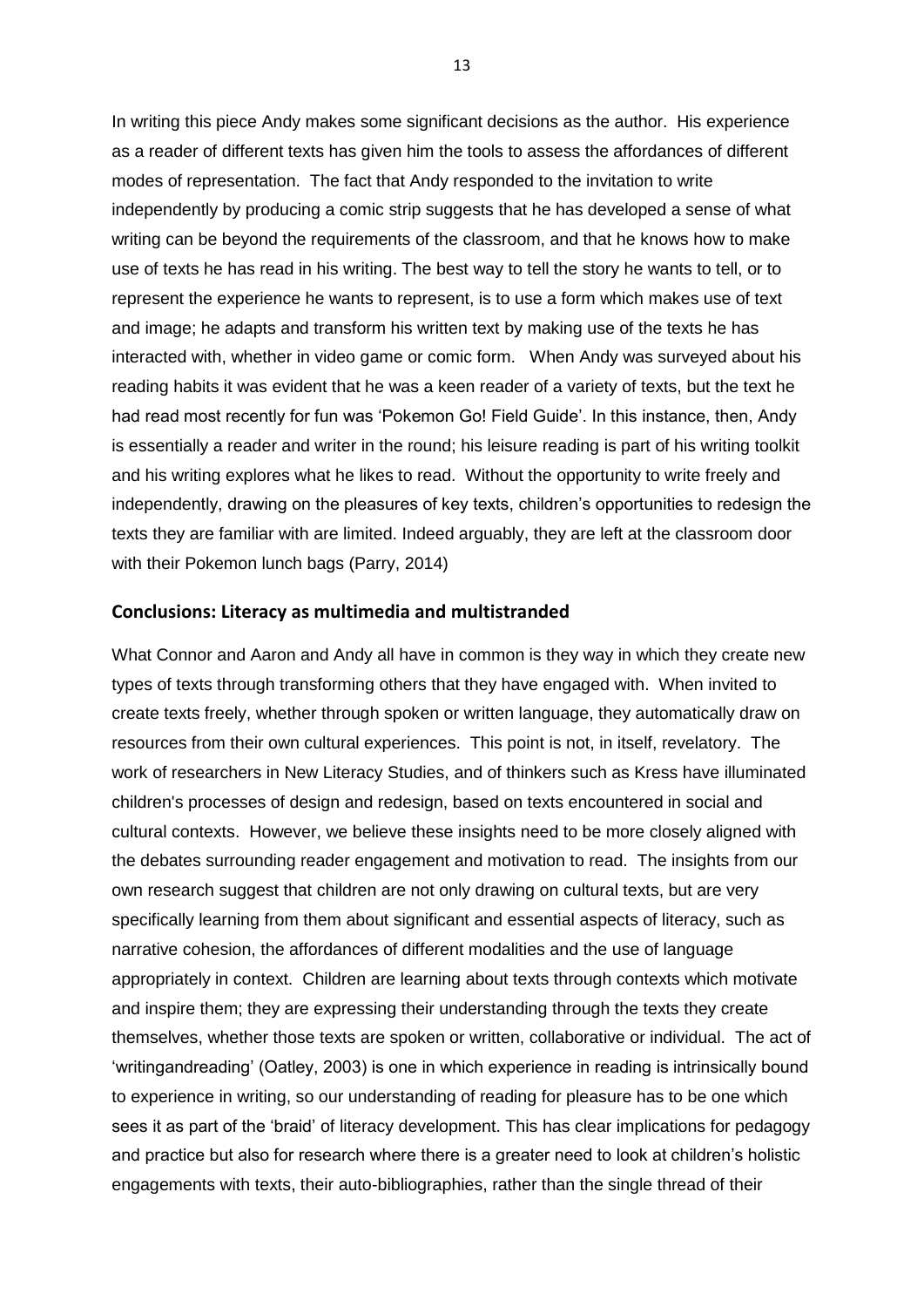engagement with a particular device or text. In supporting reader engagement we should also support writer engagement, and the engagement of children in all forms of text through which they shape and assemble their literacy identities. In so doing, we support them in breathing life into the texts they engage with and greatly enrich their opportunities for literacy learning.

# **Acknowledgements**

ESRC Doctoral Research Scholarships

# **References**

- ARZIPE, E., FARRELL, M. & MCADAM, J. 2013. Opening the Classroom Door to Children's Literature: A Review of Research. *In:* HALL, K., CREMIN, T., COMBER, B. & MOLL, L. C. (eds.) *International Handbook of Research on Children's Literacy, Learning and Culture.* Wiley-Blackwell.
- BARRS, M. & CORK, V. 2002. *The Reader in the Writer,* United Kingdom, CLPE.
- BEARNE, E. 2017. Assessing children's written texts: a framework for equity. *Literacy,* 51**,** 74-83.
- BEARNE, E. & EVE, B. 2003. Rethinking literacy: communication, representation and text. *Reading,* 37**,** 98-103.
- BEARNE, E. & WATSON, V. 2000. *Where texts and children meet,* London, Routledge.
- BENNETT, A. 1995. *Readers and reading,* London, Longman.
- BRICE-HEATH, S. 1983. *Ways with words: language, life and work in communities and classrooms,*  Cambridge, Cambridge University Press.
- BRICE-HEATH, S. 2012. *Words at Work and PLay,* Cambridge, Cambridge University Press.
- BRICE-HEATH, S. 2013. The Hand of Play in Literacy Learning. *In:* HALL, K., CREMIN, T., COMBER, B. & MOLL, L. C. (eds.) *International Handbook or Research on Children's Literacy, Learning and Culture.* Wiley-Blackwell.
- BRUNER, J. S. 1986. *Actual minds, possible worlds,* Cambridge, Mass;London;, Harvard University Press.
- CARRINGTON, V. & DOWDALL, C. 2013. 'This is a job for Hazmat Guy!': Global Media Cultures and Children's Everyday Lives. *In:* HALL, K., CREMIN, T., COMBER, B. & MOLL, L. C. (eds.) *International Handbook of Research on Children's Literacy, Learning and Culture.* Wiley-Blackwell.
- CLARK, C. & RUMBOLD, K. 2006. Reading for Pleasure: A research overview. [http://www.literacytrust.org.uk/assets/0000/0562/Reading\\_pleasure\\_2006.pdf:](http://www.literacytrust.org.uk/assets/0000/0562/Reading_pleasure_2006.pdf:) The National Literacy Trust.
- CLARK, C. & TERAVAINEN, A. 2017. Celebrating Reading for Enjoyment. National Literacy Trust.
- COLLINS, F. M. & SAFFORD, K. 2008. "The right book to the right child at the right time": primary teacher knowledge of children's literature. *Changing English: Studies in Culture & Education,* 15**,** 415-422.
- CONSULTING, B. 2015. Literature Review: The impact of reading for pleasure and enjoyment. https://readingagency.org.uk/news/The%20Impact%20of%20Reading%20for%20Pleasure% 20and%20Empowerment.pdf The Reading Agency.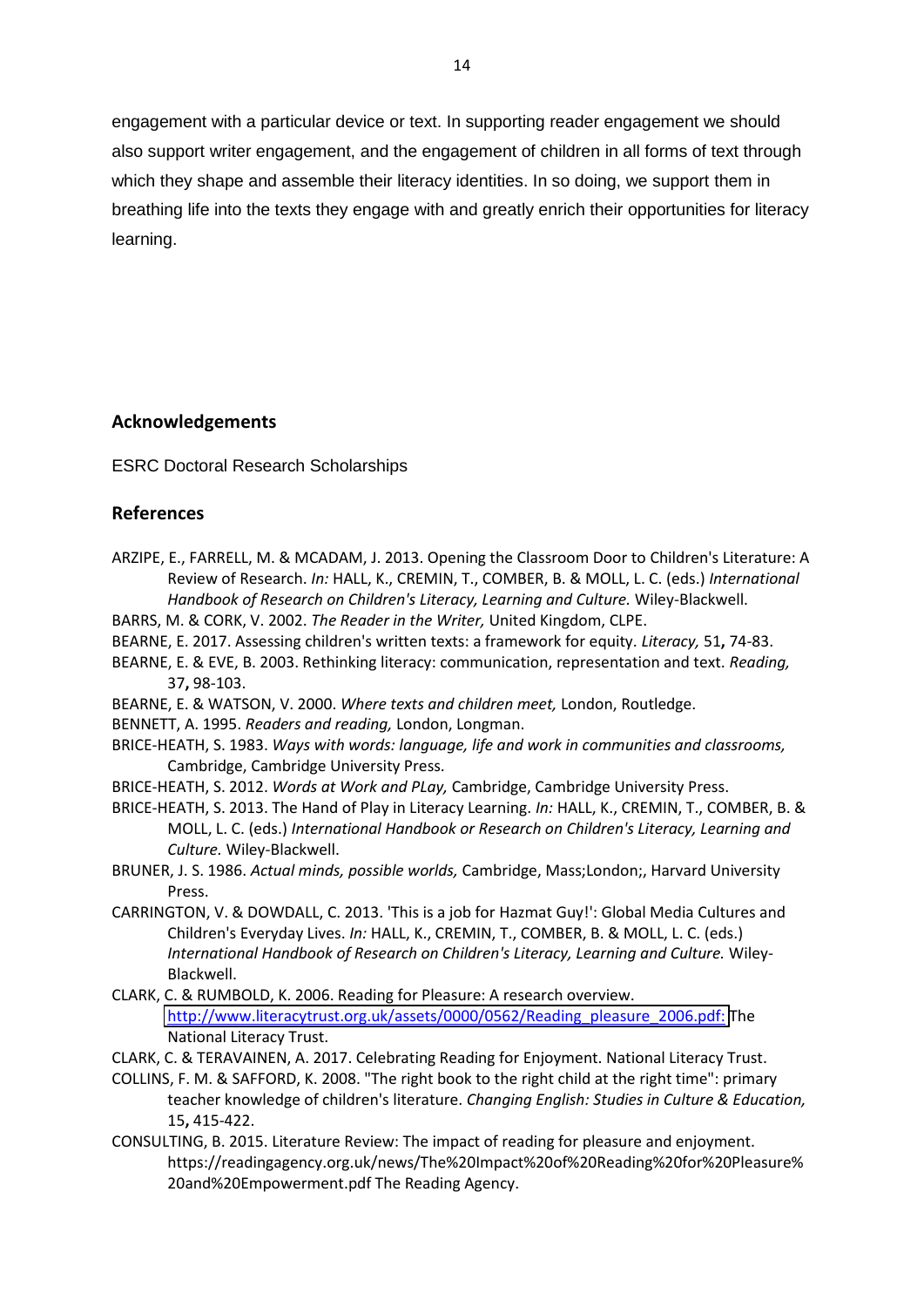- CREMIN, T., MOTTRAM, M., COLLINS, F., POWELL, S. & SAFFORD, K. 2009. Teachers as Readers: building communities of readers. *Literacy,* 43**,** 11-19.
- CREMIN, T., MOTTRAM, M., POWELL, S., COLLINS, F. & DRURY, R. 2015. *Researching Literacy Lives: Building home school communities,* London and NY, Routledge.
- CREMIN, T., MOTTRAM, M., POWELL, S., COLLINS, R. & SAFFORD, K. 2014. *Building communities of engaged readers: reading for pleasure,* London, Routledge.
- DEVELOPMENT, O. F. E. C.-O. A. 2002. Reading for Change: Performance and Engagement across Countries.
- DOWDALL, C. 2006a. Ben and his army scenes: a consideration of one child's out-of-school text production. *English in Education,* 40**,** 39-54.
- DOWDALL, C. 2006b. Dissonance between the digitally created words of school and home. *Literacy,* 40**,** 153-163.
- DYSON, A. H. 1997. *Writing superheroes: contemporary childhood, popular culture, and classroom literacy,* New York;London;, Teachers College Press.
- DYSON, A. H. 2003. *The brothers and sisters learn to write: popular literacies in childhood and school cultures,* New York;London;, Teachers College Press.
- DYSON, A. H. 2008. Staying in the (Curricular) Lines: Practice Constraints and Possibilities in Childhood Writing. *Written Communication,* 25**,** 119-159.
- DYSON, A. H. & DEWAYANI, S. 2013. Writing in Childhood Cultures. *In:* HALL, K., CREMIN, T., COMBER, B. & MOLL, L. C. (eds.) *International Handbook of Research on Children's Literacy, Learning and Culture.* Wiley-Blackwell.
- EDUCATION, D. F. 2012. Research Evidence on Reading for Pleasure. https:/[/www.gov.uk/government/uploads/system/uploads/attachment\\_data/file/284286/r](http://www.gov.uk/government/uploads/system/uploads/attachment_data/file/284286/reading_for_pleasure.pdf) eading for pleasure.pdf
- ELLIS, S. & SMITH, V. 2017. Assessment, teacher education and the emergence of professional expertise. *Literacy,* 51**,** 84-93.
- FOX, C. 1993. *At the very edge of the forest: the influence of literature on storytelling by children,*  London, Cassell.
- FUNKE, C. 2005. *Inkspell*, Chicken House.
- GUARDIAN, T. 2017. *Reading for pleasure primary teacher conference* [Online]. Available: https:/[/www.theguardian.com/gnmeducationcentre/2017/apr/05/reading-for-pleasure](http://www.theguardian.com/gnmeducationcentre/2017/apr/05/reading-for-pleasure-primary-teacher-conference-thursday-29-june-2017)[primary-teacher-conference-thursday-29-june-2017.](http://www.theguardian.com/gnmeducationcentre/2017/apr/05/reading-for-pleasure-primary-teacher-conference-thursday-29-june-2017)
- ISER, W. 1995. Interaction between Text and Reader. *In:* BENNETT, A. (ed.) *Readers and Reading.* England: Longman.
- LEVY, R. 2011. Young children reading: at home and at school. Los Angeles, [Calif.];London;: SAGE.
- MACKEY, M. 2002. *Literacies across media: playing the text,* London, Routledge/Falmer.
- MACKEY, M. 2016. *One Child Reading: My Auto-bibliography,* Alberta, Canada, The University of Alberta Press.
- MARSH, J. 2005. *Popular culture, new media and digital literacy in early childhood,* London, Routledge.
- MARTIN, T. 1994. *Readers and texts in the primary years*, OUP.
- MEEK-SPENCER, M. 2000. Afterword:Transitional Transformations. *In:* BEARNE, E. (ed.) *Where Texts and Children Meet.* London: Routledge.
- MEEK, M. 1988. *How texts teach what readers learn,* Stroud, Thimble Press.
- MOSS, G. 1989. *Unpopular Fictions*, Virago
- MOSS, G. 2000. Informal Literacies and Pedagogic Discourse. *Linguistics and Education,* 11**,** 47-64.
- MOSS, G. 2017. Assessment, accountability and the literacy curriculum: reimagining the future in the light of the past. *Literacy,* 51**,** 56-64.
- OATLEY, K. 2003. Writingandreading. *In:* GAVINS, J. A. S., GERARD (ed.) *Cognitve Poetics in Practice.* London: Routledge.